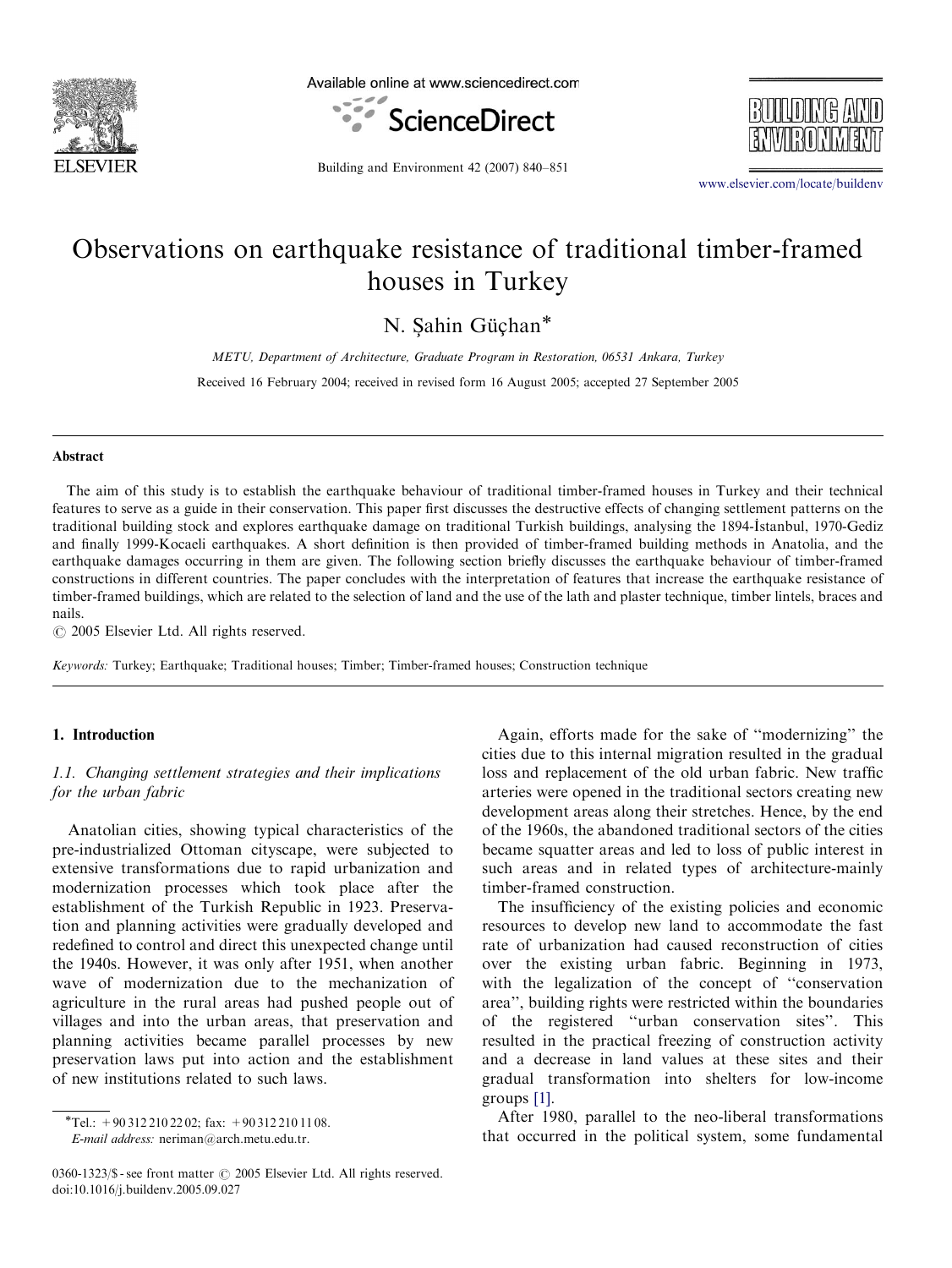changes were brought about in the national planning activities. These changes were decision making at a local scale rather than centrally, making partial plans rather than total plans, and populist planning strategies rather than constructing strategies for the future. This strategy dealt a major blow to the efforts of establishing an integral planning understanding in a modernist approach, which was in the process of developing until that period. Tekeli [\[2\]](#page--1-0) defines the situation in Turkey after 1980 as a period when ''city planning, as a modernity project had withdrawn from the stage'' and states that, ''the actual city plans had become a collage of partial plans instead of being a single organic entity". In the period after 1980, when the cities once again began to have a high immigrant population and populist policies began to reign, the cities began to lose their local characteristics. Historic parts of the cities and vernacular structures of the urban areas were once again transformed into environments consisting of building masses with deficient infrastructure created by the speculative demands of various interest groups.

Parallel to these transformations taking place in the planning field, certain construction techniques, that were apparently considered ''modern'', began to be favoured extensively. Especially after the 1960s, the concrete frame system was accepted as the sole option and was used abundantly throughout the entire country. By using this system of construction, the cities were subjected to widespread building activity, including the newly introduced trend of constructing summerhouses in the coastal regions. As a consequence of such trends in the above-mentioned settlement strategies and related urban construction techniques, the traditional timberframed houses, which prevailed for 300 years in Anatolia, were gradually abandoned and almost completely forgotten.

### 1.2. Re-thinking timber-framed construction as an alternative for the future

The earthquakes of 1999 brought into discussion the importance of the selection, production and usage of construction techniques as the buildings affected by the earthquake were mostly built with concrete frame systems. As a consequence of these discussions, the timber and steel frame-building systems, used widely in earthquake-prone areas in developed countries, were introduced into the building market and adopted mostly by higher income groups.

These developments also brought into consideration the conservation and reutilization of timber-framed houses, which form 80% of the total number of houses registered as cultural objects in Turkey. The recent and rising trust of the public in new timber-framed structures due to the consequences of earthquakes should also be oriented to the conservation of traditional buildings. This approach will make a considerable contribution towards the protection of Turkey's cultural heritage. In order to achieve this

purpose, the measures developed in the timber-framed building tradition against earthquakes should be well understood.

''Traditional timber-framed houses'', which form the bulk of the historic urban fabric in Turkey, were brought into these discussions due to their earthquake-resistant properties as well as their cultural value. Research carried out thus far on traditional houses in Turkey has tended to focus on the historical, architectural, local and material properties [\[3,4\]](#page--1-0). In Turkey, there is hardly any detailed research on their construction techniques and static properties. Unfortunately, studies on the earthquake behaviour of traditional timber-framed buildings are also not very common in Turkey. The aim of this paper is to begin filling this gap and guide restoration implementations for timber-framed buildings.

The following section aims to discuss the effects of earthquakes on traditional timber-framed buildings in reference to former earthquakes, and establish the possible uses of traditional methods developed against earthquakes. The section will also offer concrete data for the restoration of traditional houses in Turkey, especially in terms of the determination of structural interventions. Several earthquakes have occurred in Anatolia between 1894 and 1999 [\[5,6\]](#page--1-0). The criteria used for the selection of the examples mentioned in this study are their locality (earthquake-prone areas where the timber-framed house tradition exists) and availability of information (damage reports) on the earthquakes. The consequences of the 1894-Istanbul, 1970-Gediz and lastly 1999-Marmara (or Kocaeli) earthquakes are examined from a historical perspective with reference to case studies in regions where traditional timber-framed structures are found, and the damage types and their consequences are discussed.

The consequences of the earthquake of August, 17th 1999 in Marmara-Kocaeli were examined and assessed by the author during a site survey conducted one month after the earthquake. The basic reason for including the 1894 earthquake in this study is because in that period, houses in Istanbul were mostly of timber-framed construction and sufficient descriptive data are available [\[7\].](#page--1-0) Similarly, there are some damage reports, which include valuable visual documents on timber-framed houses without an assessment of their physical condition, which can be used as first-hand references on the 1970 Gediz earthquake [\[8,9\]](#page--1-0).

In the third section of the paper, prepared on the basis of the research made by the author [\[1\]](#page--1-0), the tradition of timber-framed houses in Anatolia is defined in terms of construction techniques, material properties and earthquake-resistant features. The fourth section deals with some supporting findings from abroad, especially from Japan. The paper concludes with a discussion on the advantages and disadvantages of utilizing traditional timber-framed construction techniques in earthquakeprone areas.